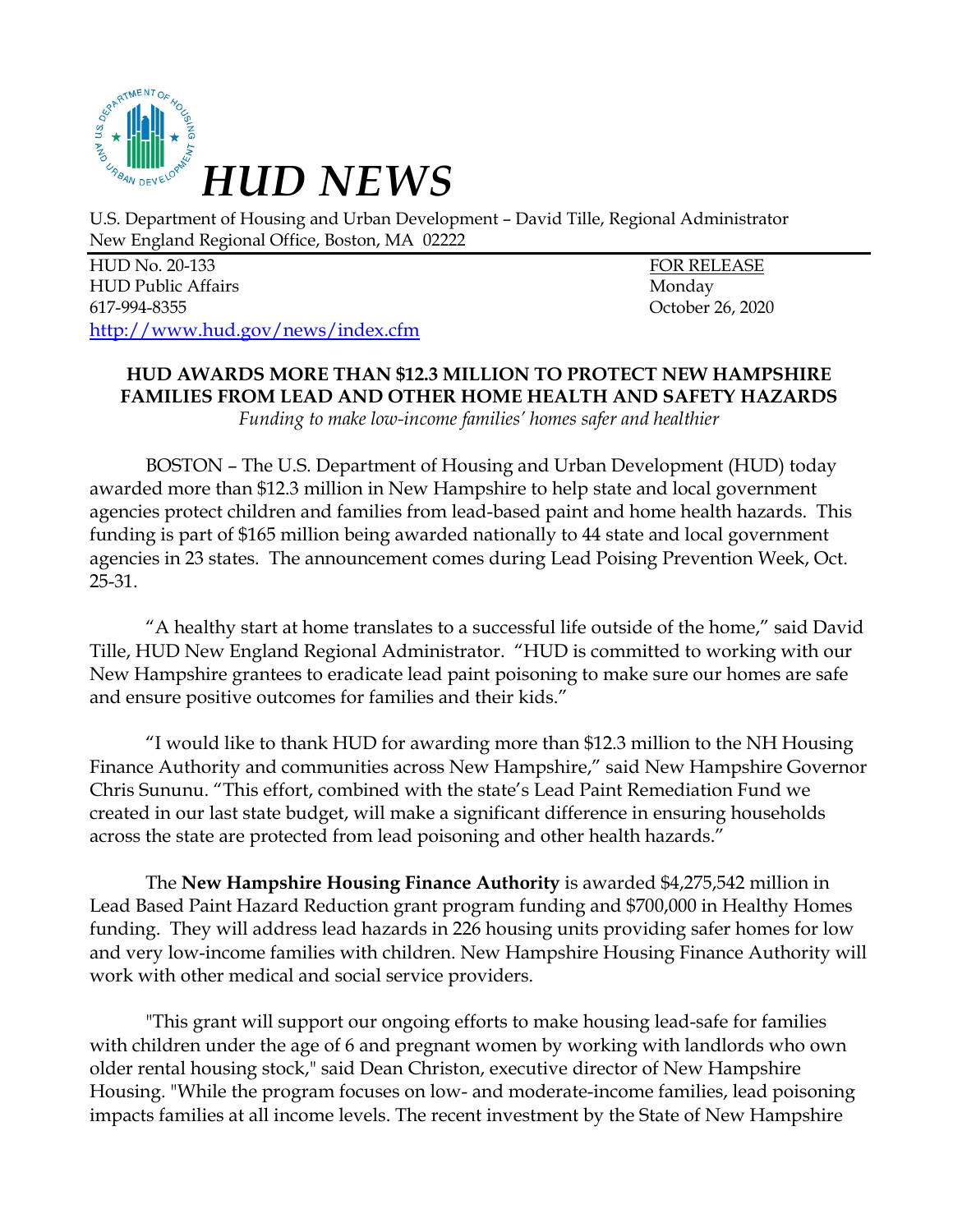into the Lead Paint Hazard Remediation Fund provides interest-free loans that will complement these HUD resources. With this sixth lead grant from HUD, New Hampshire Housing will be able to continue collaborating with Nashua and Sullivan County, as well as Manchester, on important lead mitigation programs."

The **City of Nashua** is awarded \$5 million in Lead Based Paint Hazard Reduction grant program funding and \$700,000 in Healthy Homes funding. The City will address lead hazards in 250 housing units providing safer homes for low and very low-income families with children. The City will work with other medical and social service providers.

"The City of Nashua is thankful for the opportunity to continue to provide funding for low-income families to have a healthy and lead-safe place to call home," said City of Nashua Mayor Jim Donchess. "Preventing lead poisoning is especially important at this time when children are spending more time than ever at home. This grant will allow us to make a significant impact on our older housing stock and protect hundreds of children from the irreversible effects of lead poisoning."

**Sullivan County** is awarded \$1,303,524 in Lead Based Paint Hazard Reduction grant program funding and \$400,000 in Healthy Homes funding. The County will address lead hazards in 60 housing units providing safer homes for low and very low-income families with children. Sullivan County will work with other medical and social service providers.

"Sullivan County would like to thank HUD for its generosity and support. As a firsttime recipient of these funds, we are excited for the opportunity to make a positive impact in our communities by eliminating lead hazards and protecting young children," said Derek Ferland, County Manager, Sullivan County. "This grant is the culmination of teamwork and it represents one of Sullivan County's core beliefs in the value of partnerships. By working together, we can make great things happen—we can't do this alone."

HUD is providing these grants through its [Lead Based Paint Hazard Reduction](https://www.hud.gov/program_offices/healthy_homes/lbp/lhc)  [\(LBPHR\)](https://www.hud.gov/program_offices/healthy_homes/lbp/lhc) Grant Program to identify and clean up dangerous lead in low-income families' homes. These grants also include more than \$17 million from HUD's [Healthy Homes](https://www.hud.gov/program_offices/healthy_homes/healthyhomes)  [Supplemental funding](https://www.hud.gov/program_offices/healthy_homes/healthyhomes) to help communities with housing-related health and safety hazards in addition to lead-based paint hazards.

These investments will protect families and children by targeting significant lead and health hazards in over 14,000 low-income homes for which other resources are not available.

HUD's *Office of Lead Hazard Control and Healthy Homes* promotes local efforts to eliminate dangerous lead paint and other housing-related health hazards from lower income homes; stimulates private sector investment in lead hazard control; supports cutting-edge research on methods for assessing and controlling housing-related health and safety hazards; and educates the public about the dangers of hazards in the home. [Read a complete project](https://www.hud.gov/sites/dfiles/PA/documents/ProjectSummary_LBPHC_LHRD_Applicants2020.pdf)[by-project summary of the programs awarded grants today.](https://www.hud.gov/sites/dfiles/PA/documents/ProjectSummary_LBPHC_LHRD_Applicants2020.pdf)